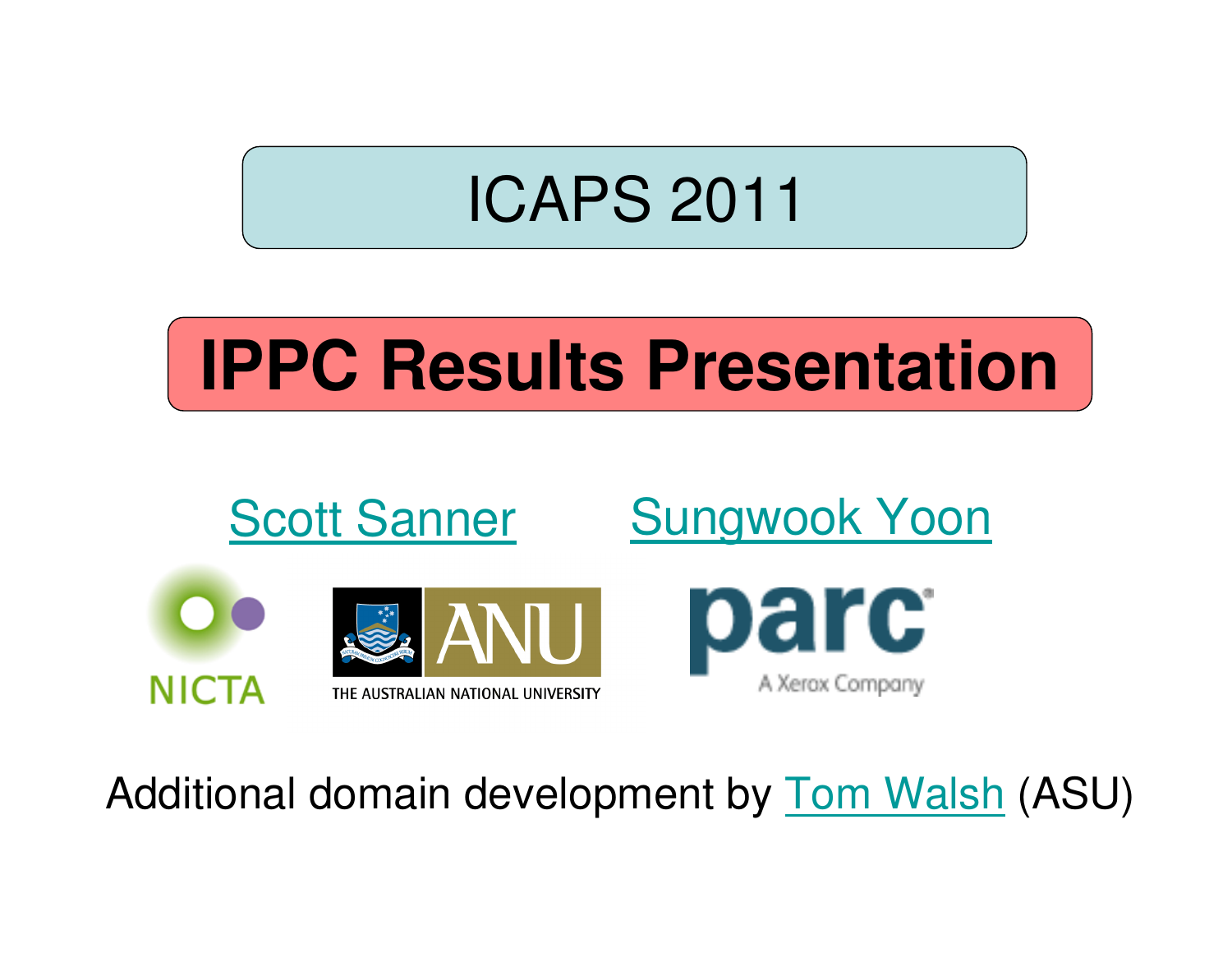#### Main Objective for IPPC 2011

#### • **More realistically motivated problems**

- PPHIL cannot represent many probabilisti PPDDL cannot represent many probabilistic domains
	- Traffic Control
	- Elevator Control
	- Mars Rovers

#### **Links of the Company** Needed

- $\rightarrow$  concurrency<br> $\rightarrow$  indenendent
- $\rightarrow$  independent exogenous effects<br> $\rightarrow$  continuing processes and non-c
- → continuing processes and non-goal rewards<br>→ partial observability
- $\rightarrow$  partial observability<br> $\rightarrow$  distributions that are
- $\rightarrow$  distributions that are complex function of state<br> $\rightarrow$  enumerated, integer, continuous variables **(no**
- → enumerated, integer, continuous variables **(no competitors)**

#### **Links of the Company** Required a new language

• RDDL (new lifted DBN transition semantics)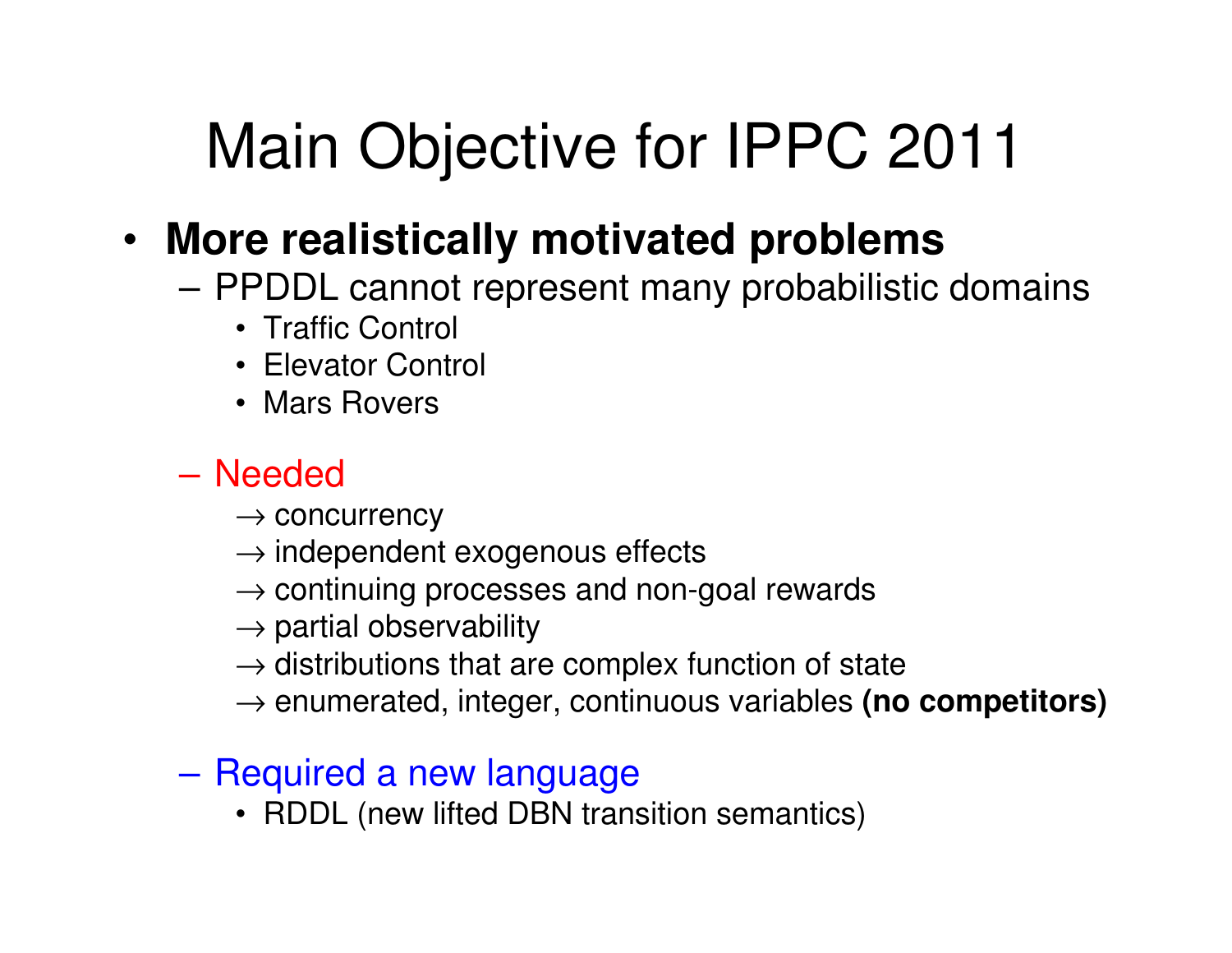#### A Brief History of (ICAPS) Time



PDDL history from: http://ipc.informatik.uni-freiburg.de/PddlResources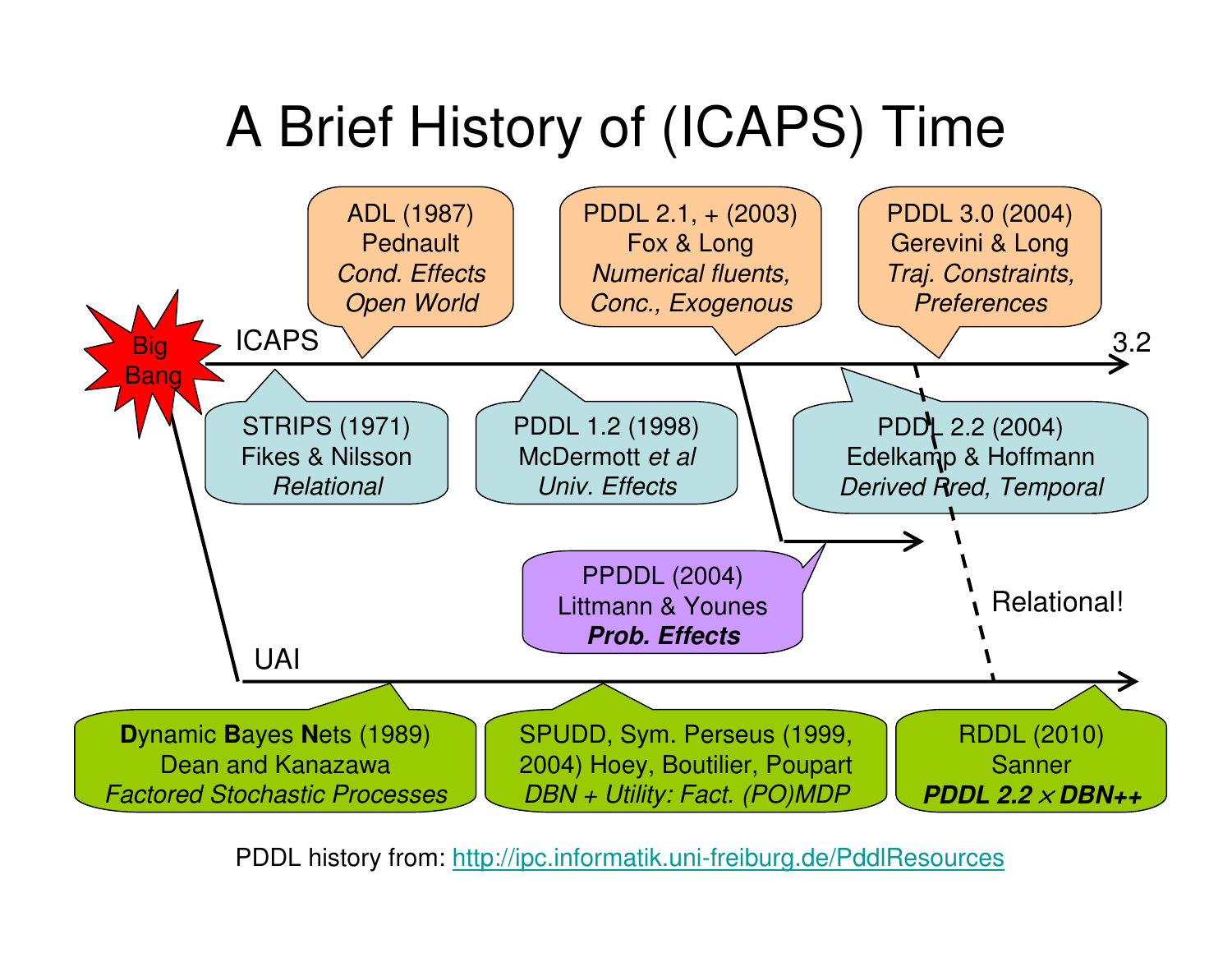# What is RDDL?

- Relational Dynamic Influence Diagram Language
	- **Links of the Common Relational** [DBN + Influence Diagram]
	- – Everything is a fluent!
		- states
		- observations
		- actions
		- derived (stochastic) predicates
	- –Uniform expression language

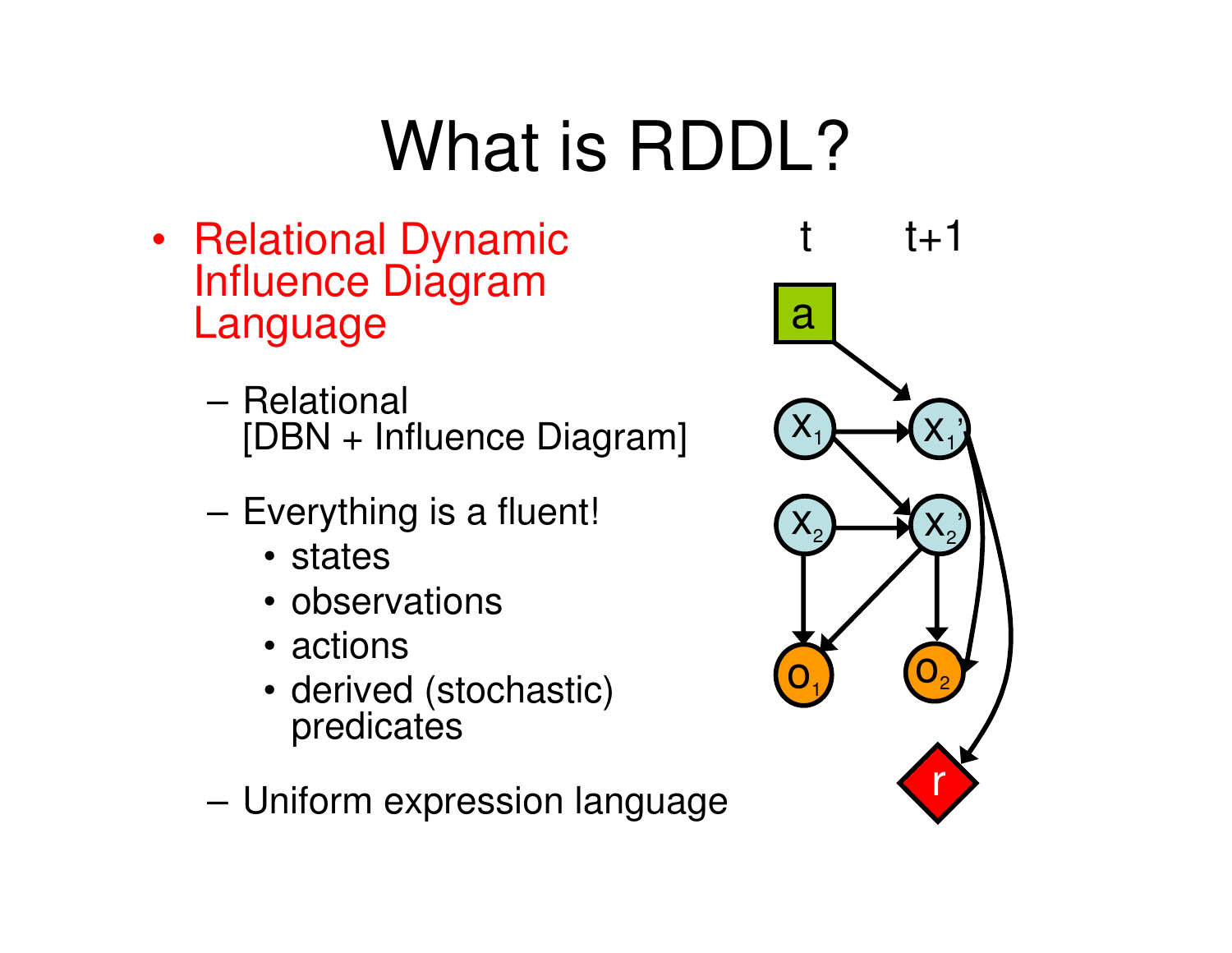# Other Objectives for IPPC 2011

- Translations to draw in different communities
	- **Links of the Common** Factored MDP / POMDP community
	- **Links of the Common** ICAPS PPDDL community
	- **Links of the Common** 11 competitors!
- Single normalized evaluation criteria
	- **Links of the Common**  In previous competitions, a mix of…
		- plan length
		- goal %
		- planner time

(skipping hard problems could improve domain averages)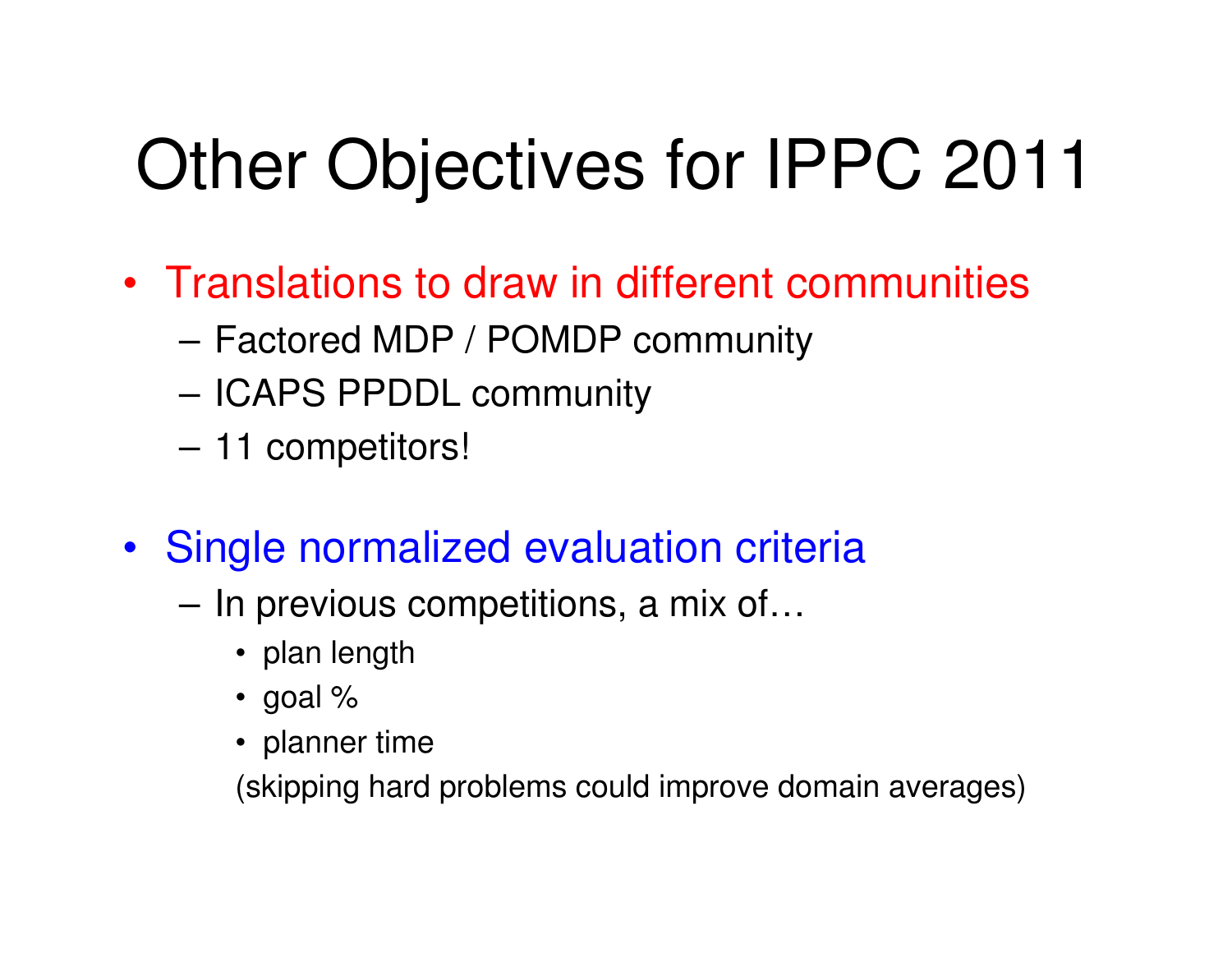### RDDLSim Software

Open source & online at http://code.google.com/p/rddlsim/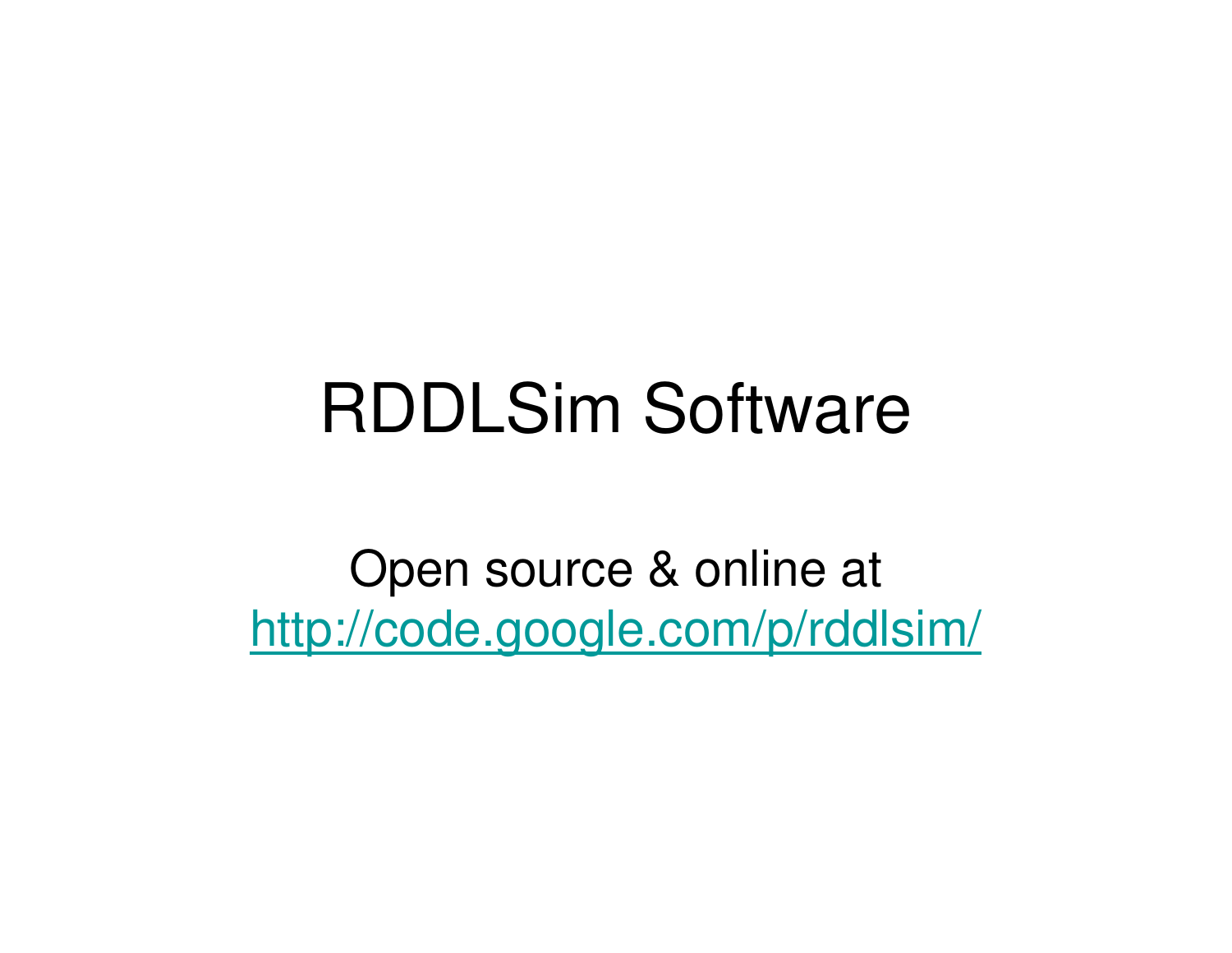# RDDL Software Overview

- BNF grammar and parser
- Simulator
- Automatic translations
	- –LISP-like format (easier to parse)
	- **Links of the Company** SPUDD & Symbolic Perseus (boolean subset)
	- –Ground PPDDL (boolean subset)
- Client / Server
	- **Links of the Company** Java and C/C++ sample clients
	- –Evaluation scripts for log files
- Visualization
	- DRN Vieus DBN Visualization
	- –Domain Visualization – *see* how your planner is doing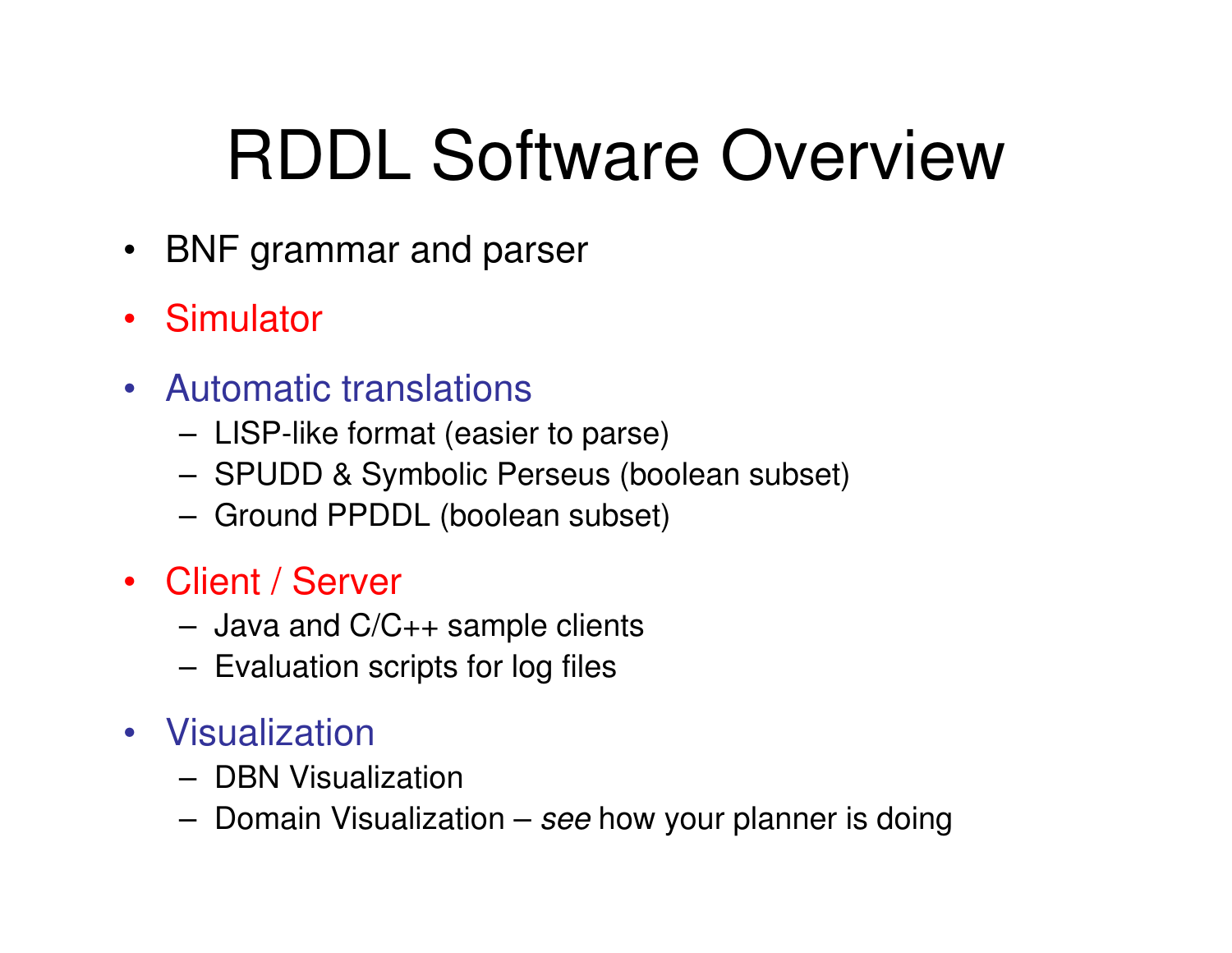# Domains and Evaluation

- $\bullet$  8 domains
	- **Traffic Control:** highly exogenous, concurrent
	- **Elevator Control:** highly exogenous, concurrent
	- **Game of Life:** highly combinatoric
	- **SysAdmin:** highly exogenous, complex transitions
	- **Navigation:** goal-oriented, determinization killer
	- **Crossing Traffic:** goal-oriented, deterministic if move far left
	- **Skill Teaching:** few exogenous events
	- **Reconnaissance:** few exogenous events
- Conditions
	- 24 hours for all runs
	- 10 instances per domain, 30 runs per instance
	- No discount, finite horizon of 40
- $\bullet$  Used average normalized score [0,1]
	- Min: max(random policy, noop policy)
	- Max: best competitor
	- Scores < 0 set to 0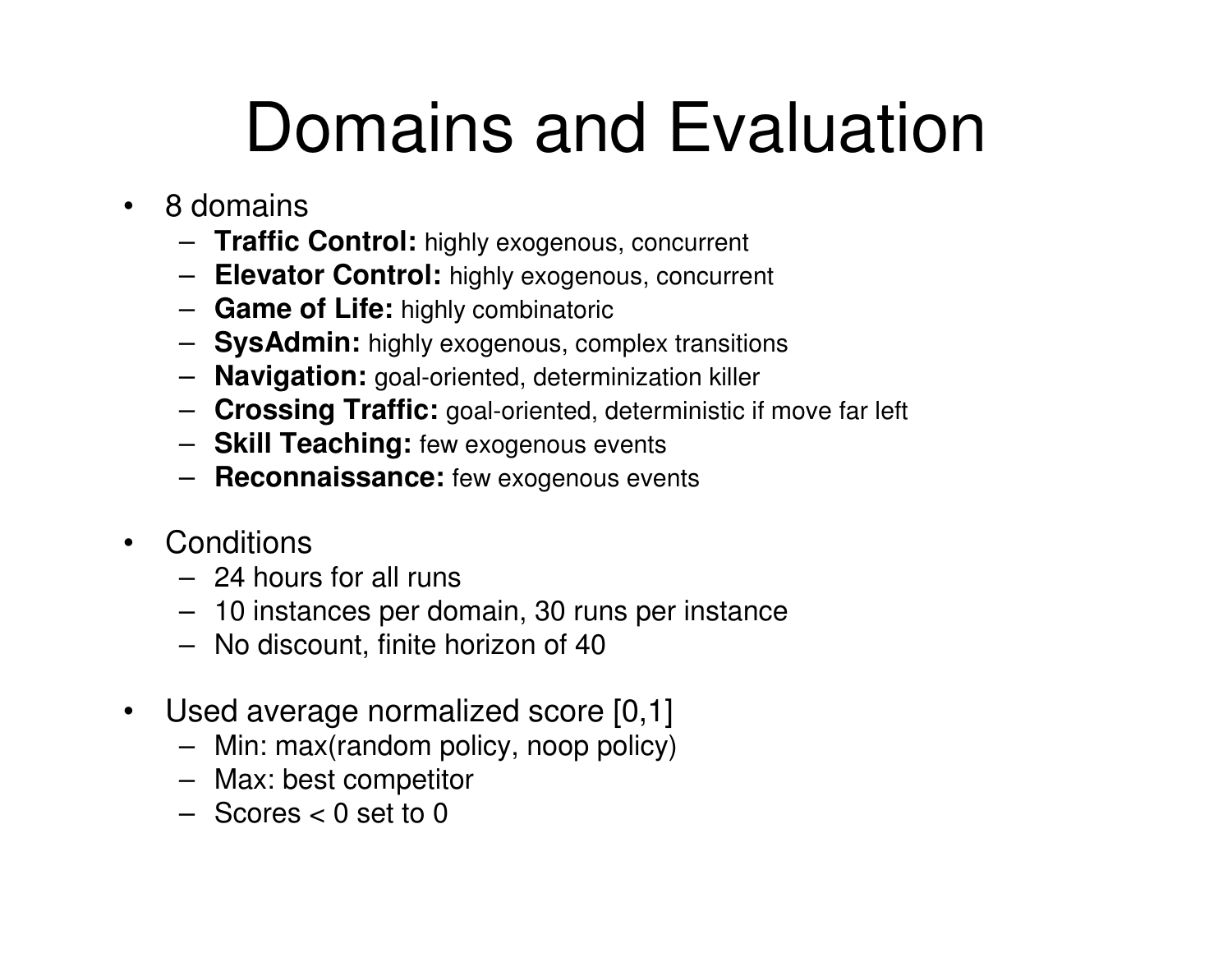# Boolean Traffic

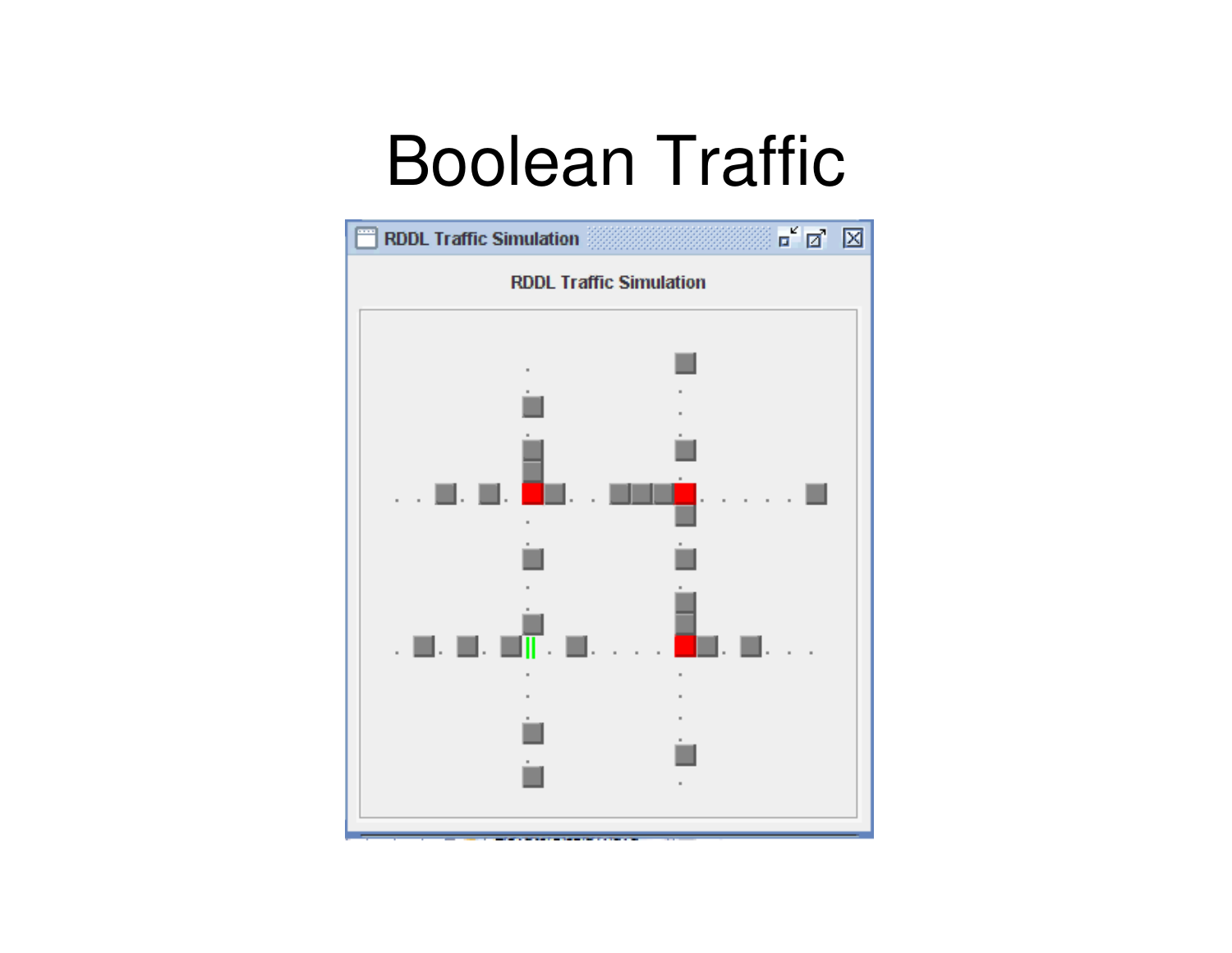#### Boolean Elevators

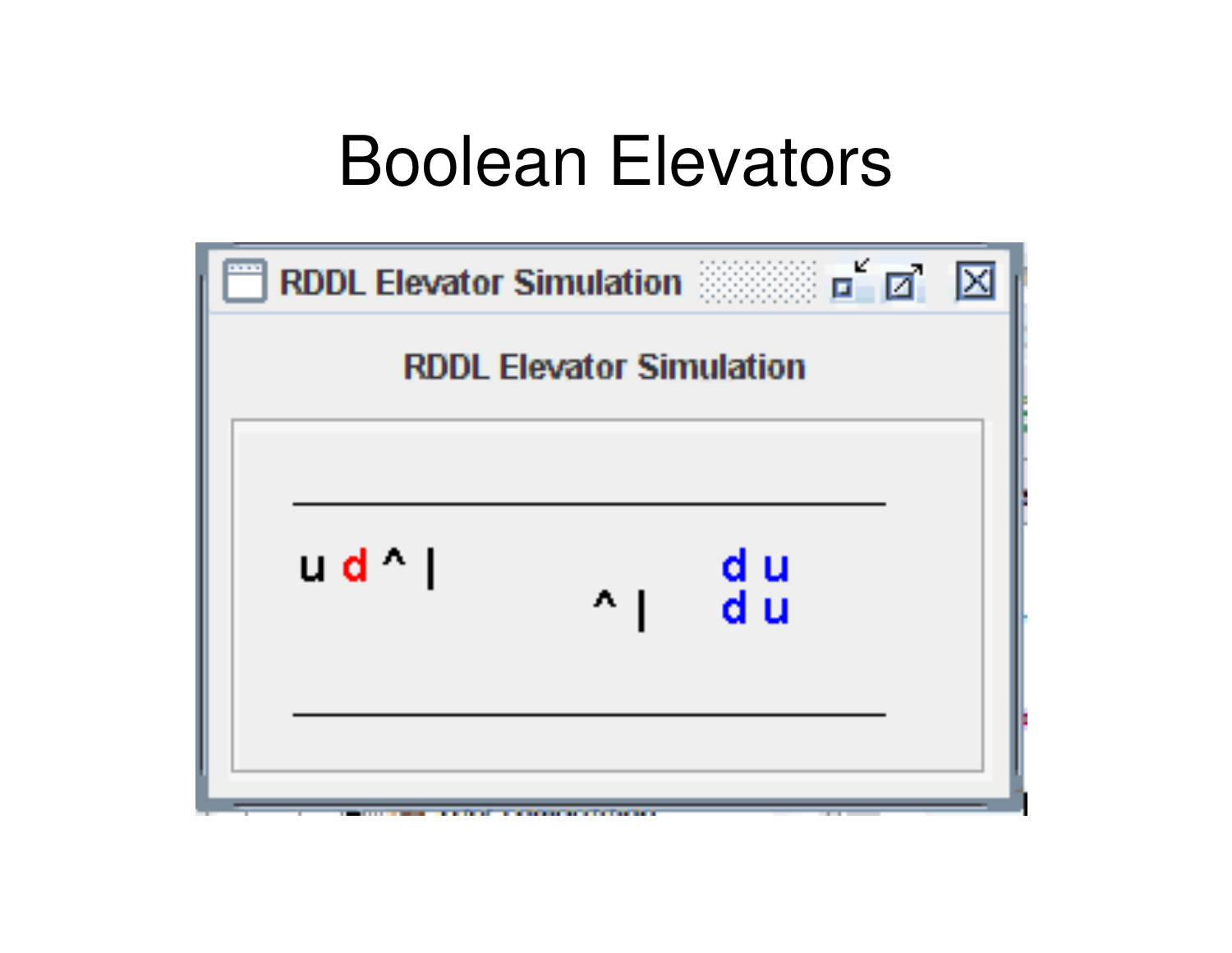# Crossing Traffic (aka Frogger)

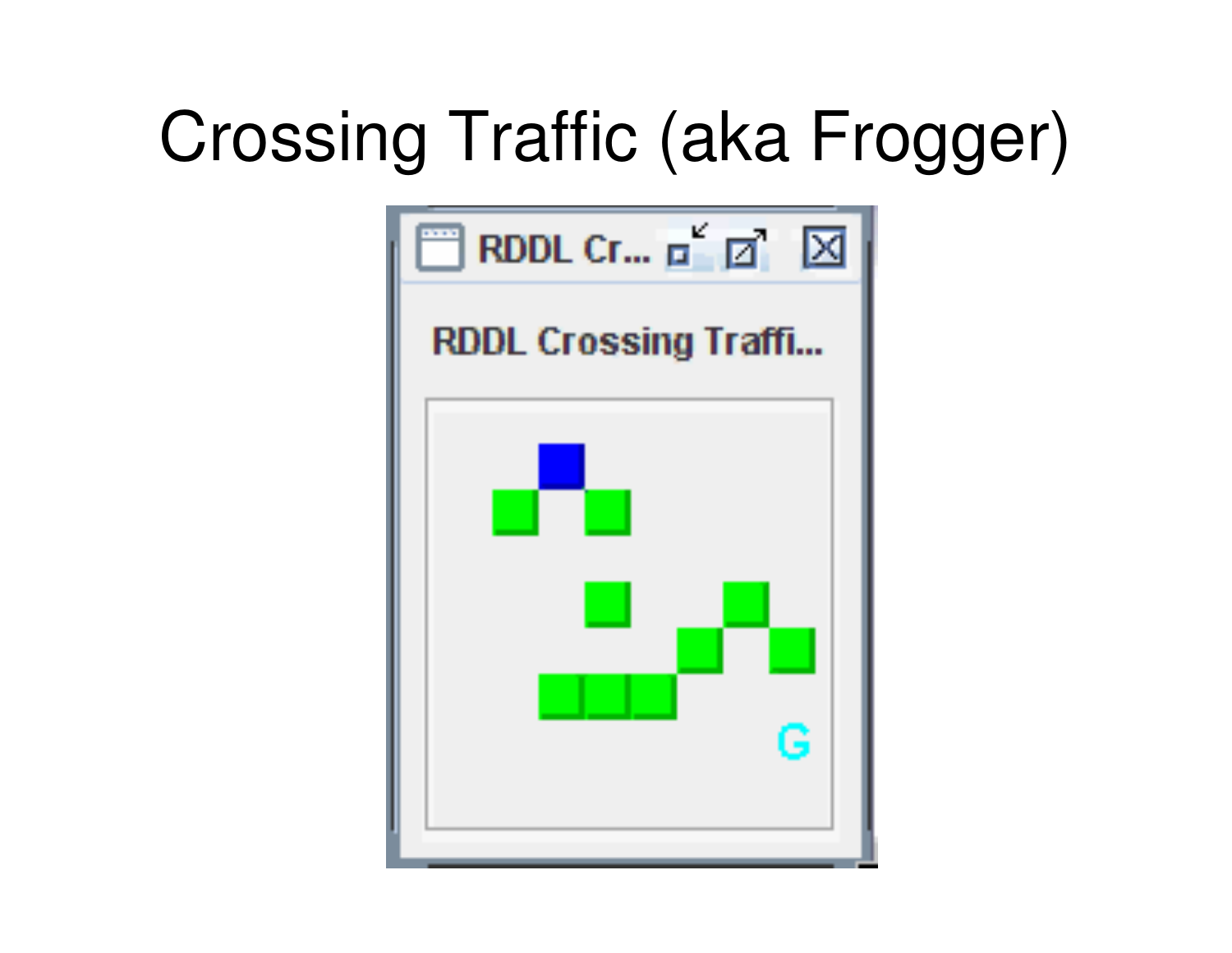#### **Navigation** (aka deteminization killer)

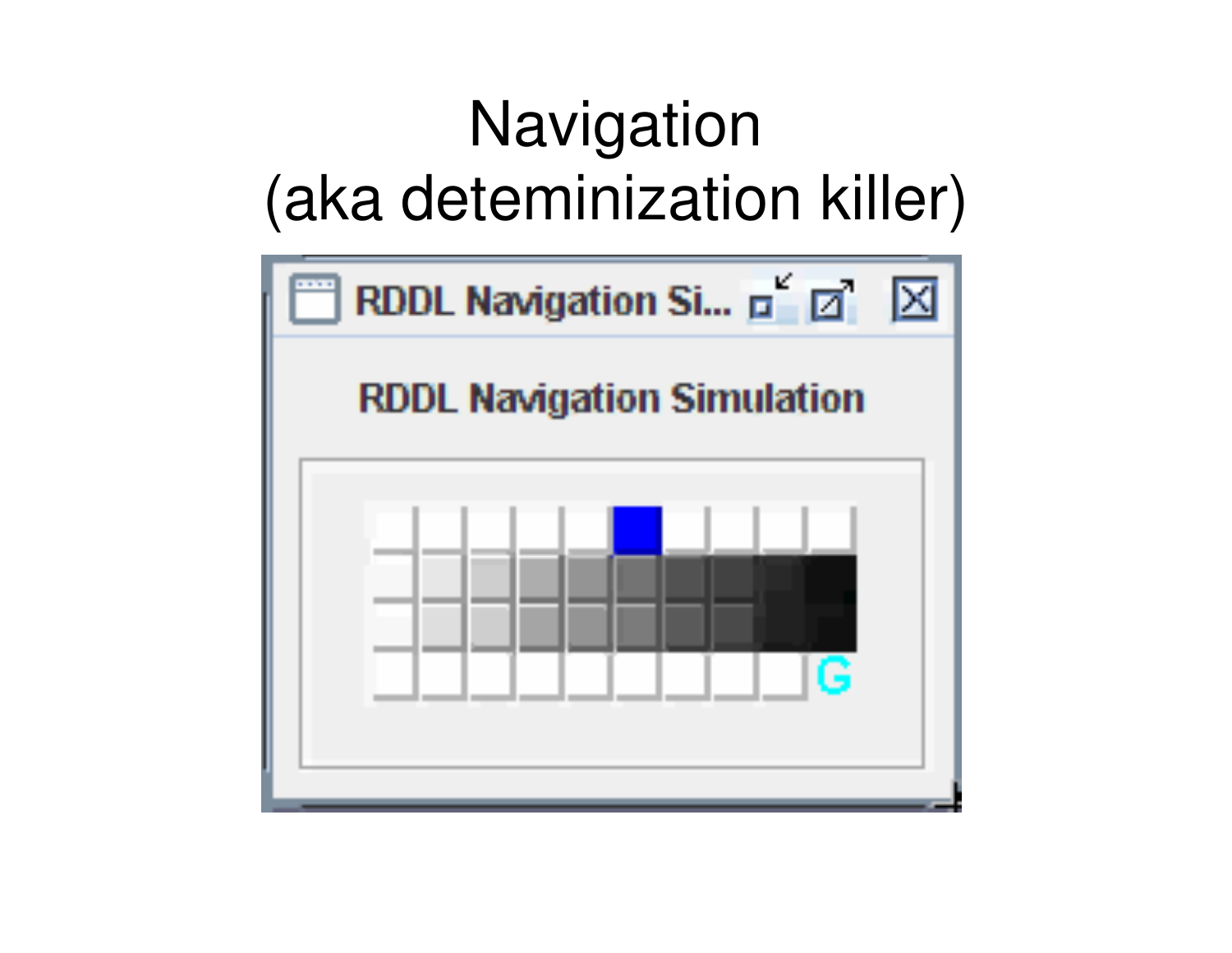# Competition Format

- **Amazon EC2** (Elastic Compute Cloud)
	- – 11 instances on demand running for 24 hours
		- Ensures everyone has same computational power
			- Large EC2 instance (7.5Gb RAM, 2 Cores)
		- Everyone has admin access to their machines
	- **Links of the Common**  Just pay for time used
		- received an Amazon EC2 grant of \$1000 for competition**MANY THANKS TO AMAZON FOR THEIR GENEROSITY!!!**
		- so running it was free

→ **Highly recommended for future competitions!!!**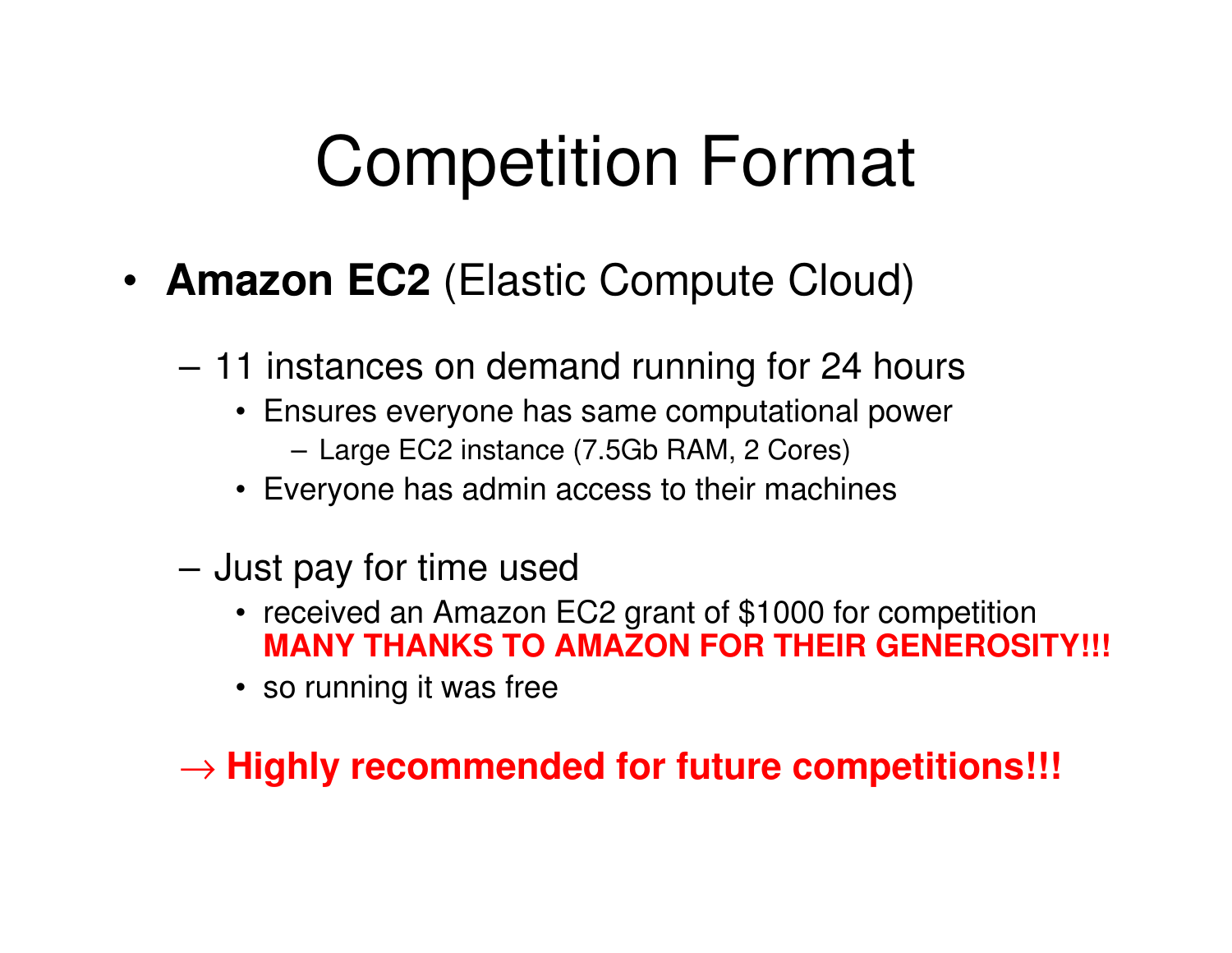#### Competitors: Boolean MDP Track

| <b>Competitors</b>                                        | <b>Algorithm</b>              |
|-----------------------------------------------------------|-------------------------------|
| <b>PROST</b>                                              | <b>UCT/Single Outcome</b>     |
| (Eyerich, Keller - Uni. Freiburg)                         | Determinization, Caching      |
| Glutton                                                   | <b>Iterative Deepening</b>    |
| (Kolobov, Dai, Mausam, Weld - UW)                         | RTDP, Caching                 |
| <b>MIT-ACL</b>                                            | RL / Linear Fun. Approx,      |
| (Ure, Toksoz, Redding, Gemifard - MIT)                    | <b>Feature Discovery</b>      |
| <b>Beaver</b><br>(Nadamuni, Joshi, Fern, Tadepalli - OSU) | <b>UCT, SPUDD Guidance</b>    |
| <b>SPUDD</b>                                              | <b>SPUDD: Value Iteration</b> |
| (Zhu, Grzes, Hoey - Uni. Waterloo)                        | with ADDS (BASELINE)          |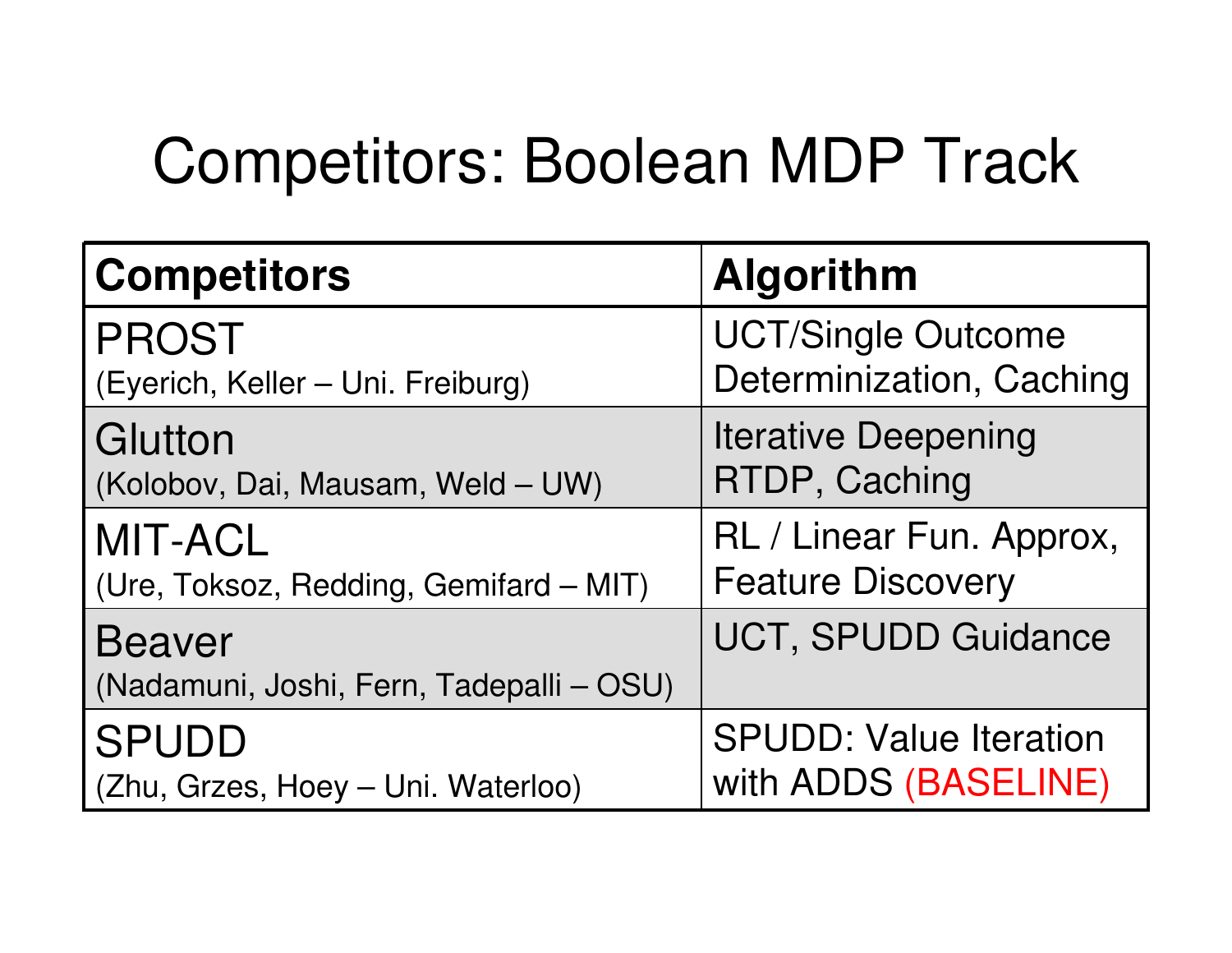# Results: Boolean MDP Track

- •**1st Place: PROST**
- •**2nd Place: Glutton**

| PROST (Eyerich, Keller)                                                                      |                          | $0.874 \pm 0.059$   |
|----------------------------------------------------------------------------------------------|--------------------------|---------------------|
| Glutton (Kolobov, Dai, Mausam, Weld)                                                         |                          | $0.795 \pm 0.066$   |
| Beaver (Nadamuni, Joshi, Fern, Tadepalli)                                                    |                          | $0.245 \pm 0.066$   |
| MIT-ACL (Ure, Toksoz, Redding, Gemifard)                                                     |                          | $ 0.107  \pm 0.055$ |
| SPUDD (Zhu, Grzes, Hoey)                                                                     | <b>COMMUNICATION BUG</b> |                     |
| <b>SPUDD</b> (Zhu, Grzes, Hoey)                                                              |                          | 0.297 $\pm$ 0.101   |
| (Post-competition results after rddlsim server<br>communication bugs fixed, SPUDD unchanged) |                          |                     |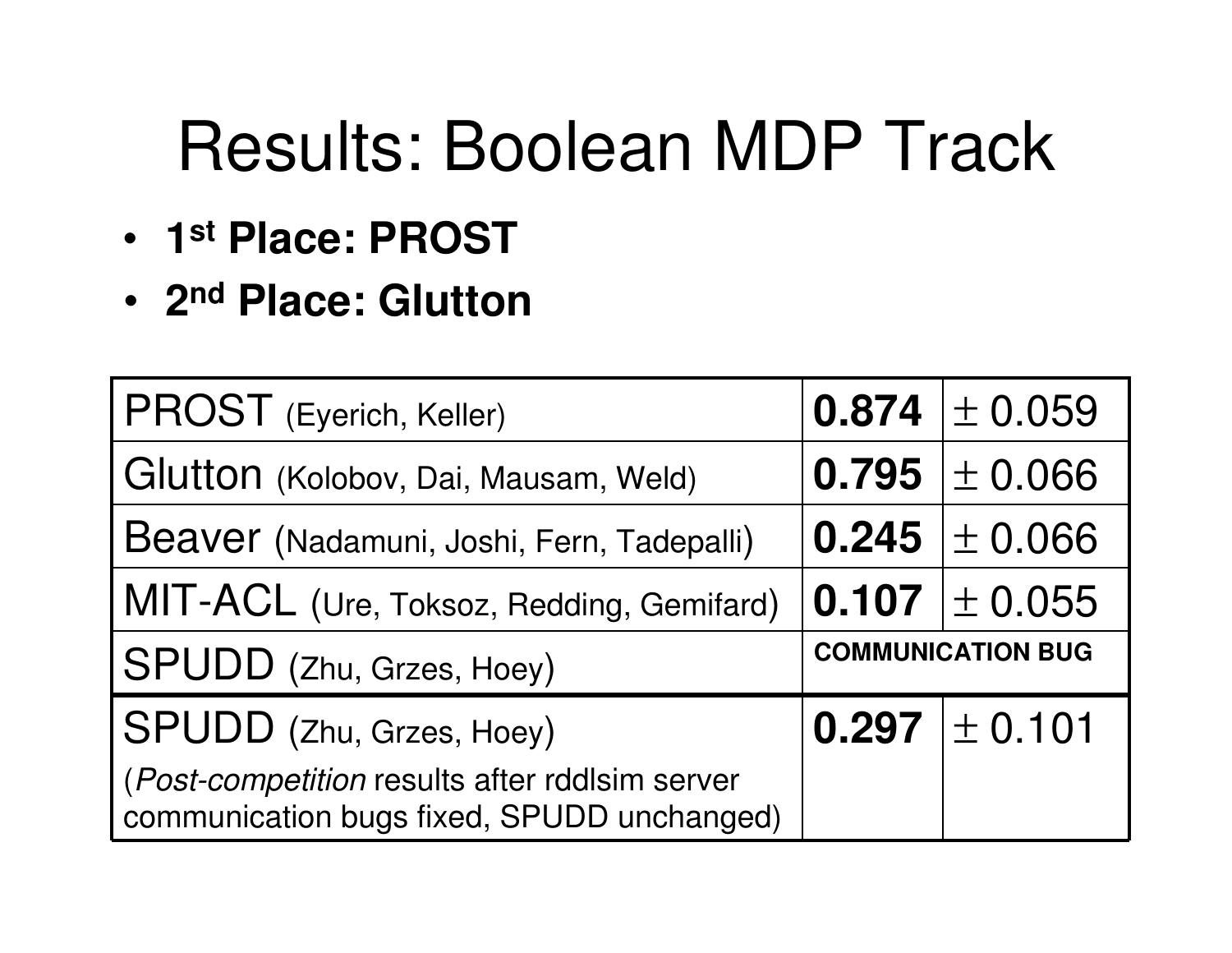#### Competitors: Boolean POMDP Track

| <b>Competitors</b>                                            | <b>Algorithm</b>                                       |
|---------------------------------------------------------------|--------------------------------------------------------|
| POMDPX NUS<br>(Wu, WS Lee, D Hsu - NUS)                       | SARSOP / UCT<br>(POMCP)                                |
| <b>KAIST-AILAB</b><br>(D Kim, K Lee, K-E Kim - KAIST)         | Symbolic HSVI (ADDs),<br><b>Symmetry Detection</b>     |
| <b>HyPlanClient</b><br>(Borera, Pyeatt - Texas Tech)          | ~RTDP-Bel                                              |
| <b>POND</b><br>(Bryce, Olsen – USU)                           | <b>Translation to Conf.</b><br>Planning, Hindsight Opt |
| Symbolic Perseus (Poupart,<br>Hoey, Morrison - Uni. Waterloo) | <b>PBVI with ADDs</b>                                  |
| <b>McGill</b><br>(Png, Ong, Pineau – McGill)                  | UCT (POMCP)                                            |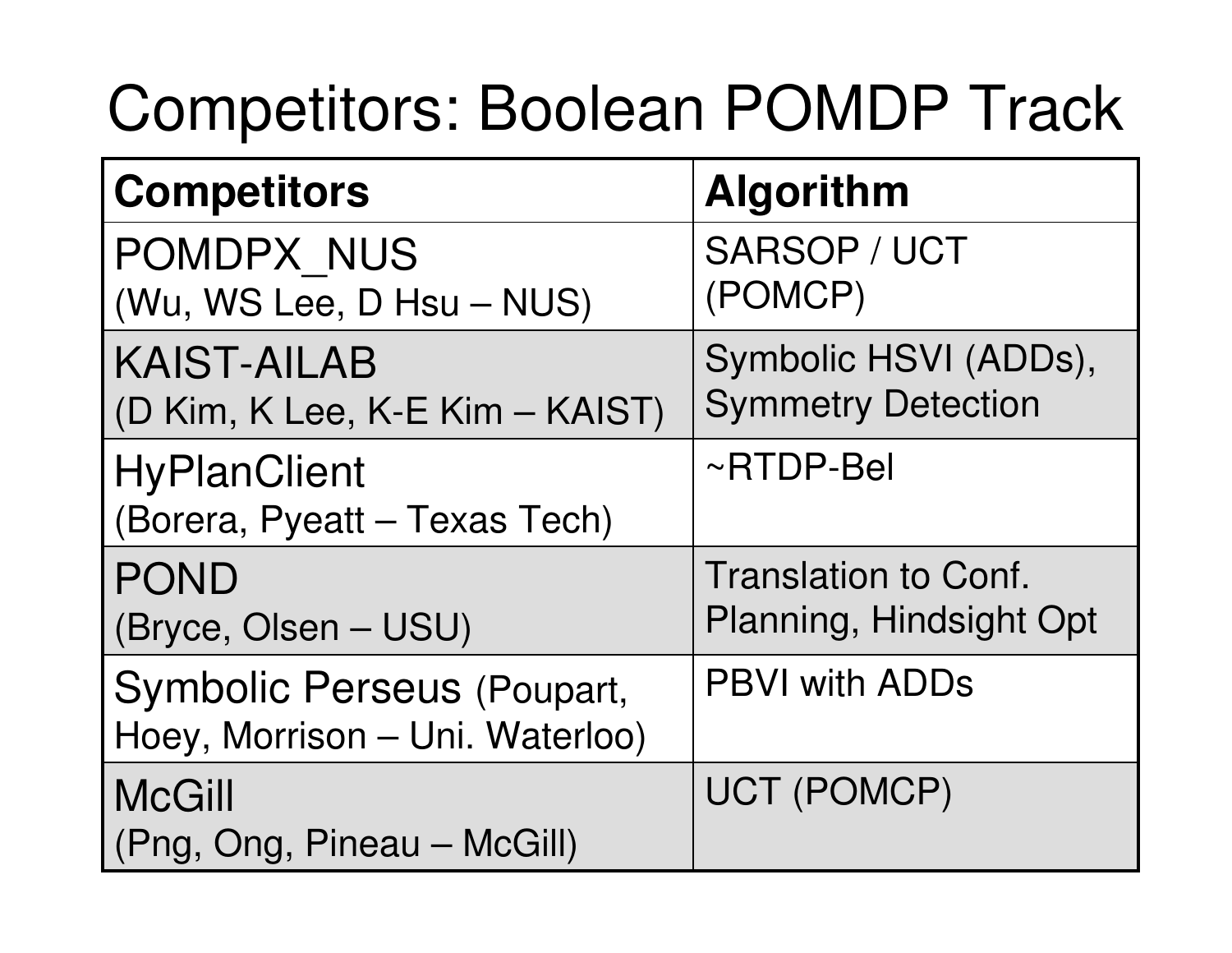# Results: Boolean POMDP Track

- •**1st Place: POMDPX\_NUS**
- •**2nd Place: KAIST-AILAB**

| POMDPX_NUS (Wu, WS Lee, D Hsu)                       | 0.590 | $\pm 0.098$                     |
|------------------------------------------------------|-------|---------------------------------|
| KAIST-AILAB (D Kim, K Lee, K-E Kim)                  | 0.420 | $\pm$ 0.101                     |
| HyPlanClient (Borera, Pyeatt)                        | 0.168 | $\pm 0.074$                     |
| POND (Bryce, Olsen)                                  | 0.152 | $\pm$ 0.058                     |
| <b>Symbolic Perseus</b><br>(Poupart, Hoey, Morrison) |       | $\vert$ 0.117 $\vert \pm$ 0.064 |
| McGill (Png, Ong, Pineau)                            |       | $0.034$   $\pm$ 0.031           |